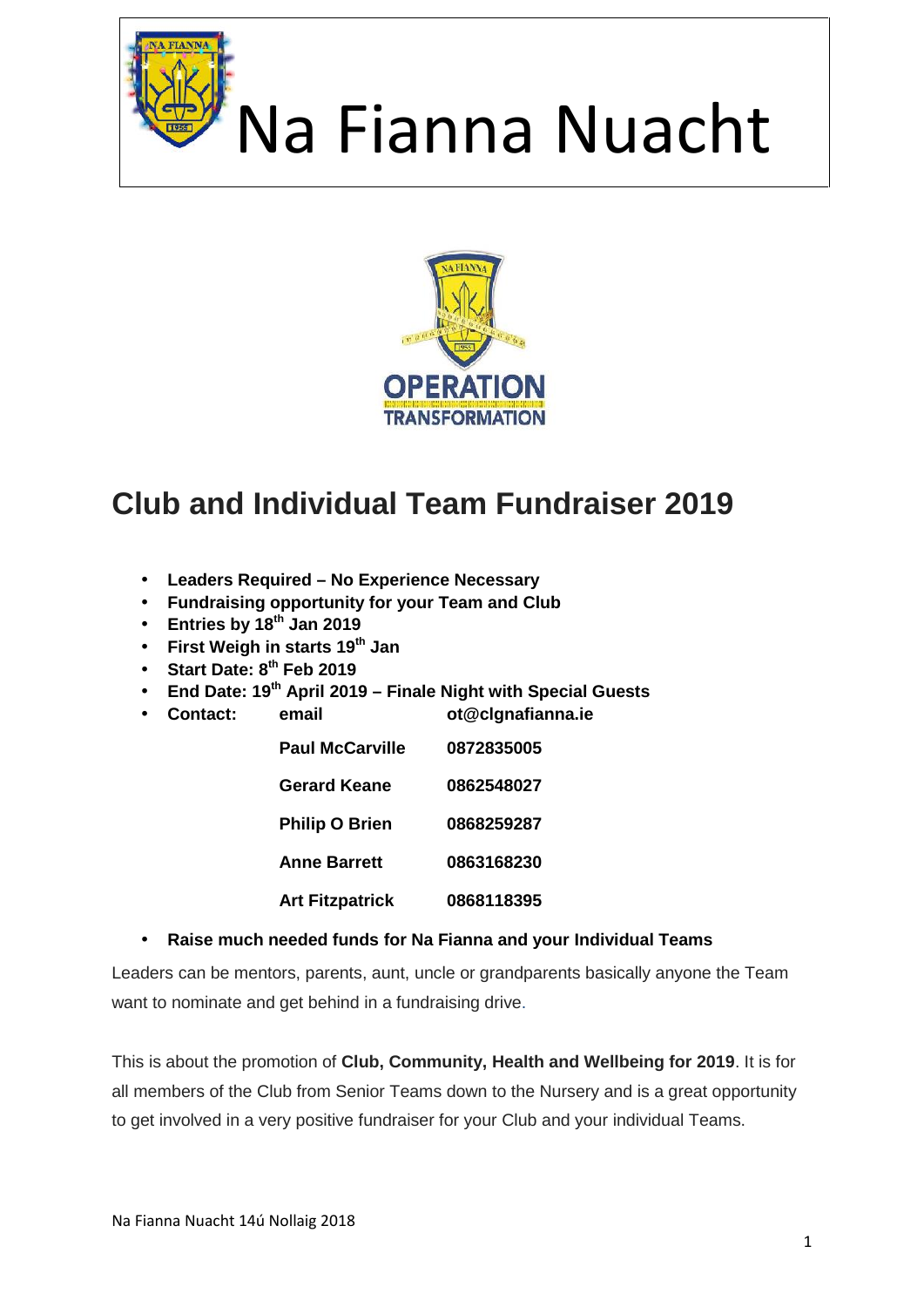

Initially we need 20 Leaders up for the challenge. Introducing our first 3 leaders – Roisin O'Donoghue Senior Camogie, Maurice Grehan & Philip O'Brien under 13 Boys



More Leaders to be announced next week – keep an eye out to see who else will be joining our leaders – limited spaces available so get in quick and join us on this journey.

### **What's The Social Value of Na Fianna?**

The Dublin GAA County Board and CLG Na Fianna have joined forces and asked Sandra Velthuis of Whitebarn Consulting to undertake an independent evaluation of the club's social value. We want to hear everyone's views: juvenile players, adult players, non-playing members, parents, on-site enterprises, visitors, etc.

Please complete our 10-minute survey by 5 January 2019, using this website address. https://www.surveymonkey.com/r/nafianna

### **Christmas Shopping @ Na Fianna**

The Club Shop and the Hurley Shop will both open tomorrow (Saturday 15th December). The Hurley Shop will open from 9-12 noon and December opening hours as follows; Thursdays and Fridays 9-1pm and 2-5.30pm (both days) and Saturday mornings 9-12 noon up to and including Saturday December 22<sup>nd</sup>. Tomorrow's your last chance for Christmas shopping in the Club Shop. The Club Shop will be open tomorrow from 9am to 3pm and will close then until January.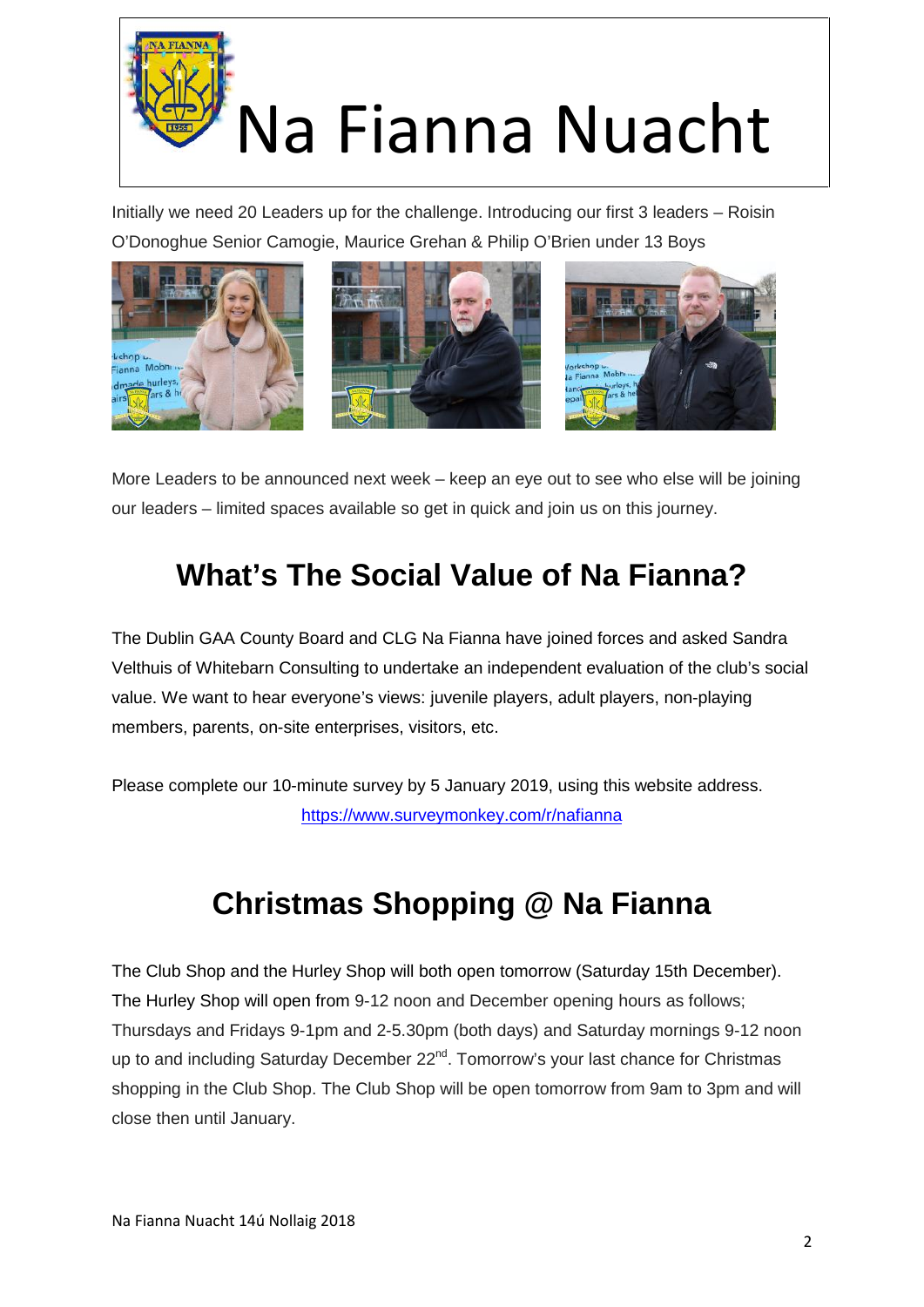

## **Friends Of Na Fianna Night 15th December**

The annual Friends Of Na Fianna Night, known in the past as the Mentors' Night, and always a great night in the lead in to Christmas at Na Fianna, takes place this Saturday night, 15th December 2018 from 8pm till Late. Live Music from The Aces, Complimentary Finger Food, Drinks from €4.00.….all members welcome.

|                                | Na Fianna                                            |    |          |    |    |
|--------------------------------|------------------------------------------------------|----|----------|----|----|
|                                | <b>Lotto Results</b>                                 |    |          |    |    |
| December 10th 2018             |                                                      |    |          |    |    |
|                                | <b>Numbers</b>                                       |    |          |    |    |
| $\mathbf{1}$                   | 17 22 24                                             |    |          |    |    |
|                                |                                                      |    |          |    |    |
| Jackpot C12500 - No Winner     |                                                      |    |          |    |    |
| Match 3 Numbers C35 - Winner   |                                                      |    |          |    |    |
| Paul Carroll (ID 210)          | <b>Numbers</b>                                       | 12 | 17       | 22 | 24 |
| Noel Coughlan (ID 669)         | <b>Numbers</b>                                       | 1  | 6        | 17 | 24 |
| Helen c/o Vinny                | <b>Numbers</b>                                       | 1  | 17       | 23 | 24 |
| John Caffrey c/o Vinny         | <b>Numbers</b>                                       | d. | $\Delta$ | 17 | 22 |
| <b>Lucky Pick Winner - C15</b> |                                                      |    |          |    |    |
|                                | Caolmhin O'Coigligh                                  |    |          |    |    |
|                                | Stephen McGlinchey                                   |    |          |    |    |
|                                | Derek McCarthy c/o Vinny<br>Eddie Sherlock c/o Vinny |    |          |    |    |
|                                | Sean O'Flaherty c/o Vinny                            |    |          |    |    |
|                                |                                                      |    |          |    |    |

### **Could Be You!**

Next week's club lotto jackpot is €12,750. Now who wouldn't welcome an additional €12,750 at Christmas time? Tickets on sale this weekend in members bar or around the club. Alternatively, by signing up for the direct debit option, you stand a chance of winning the jackpot every week! See details here

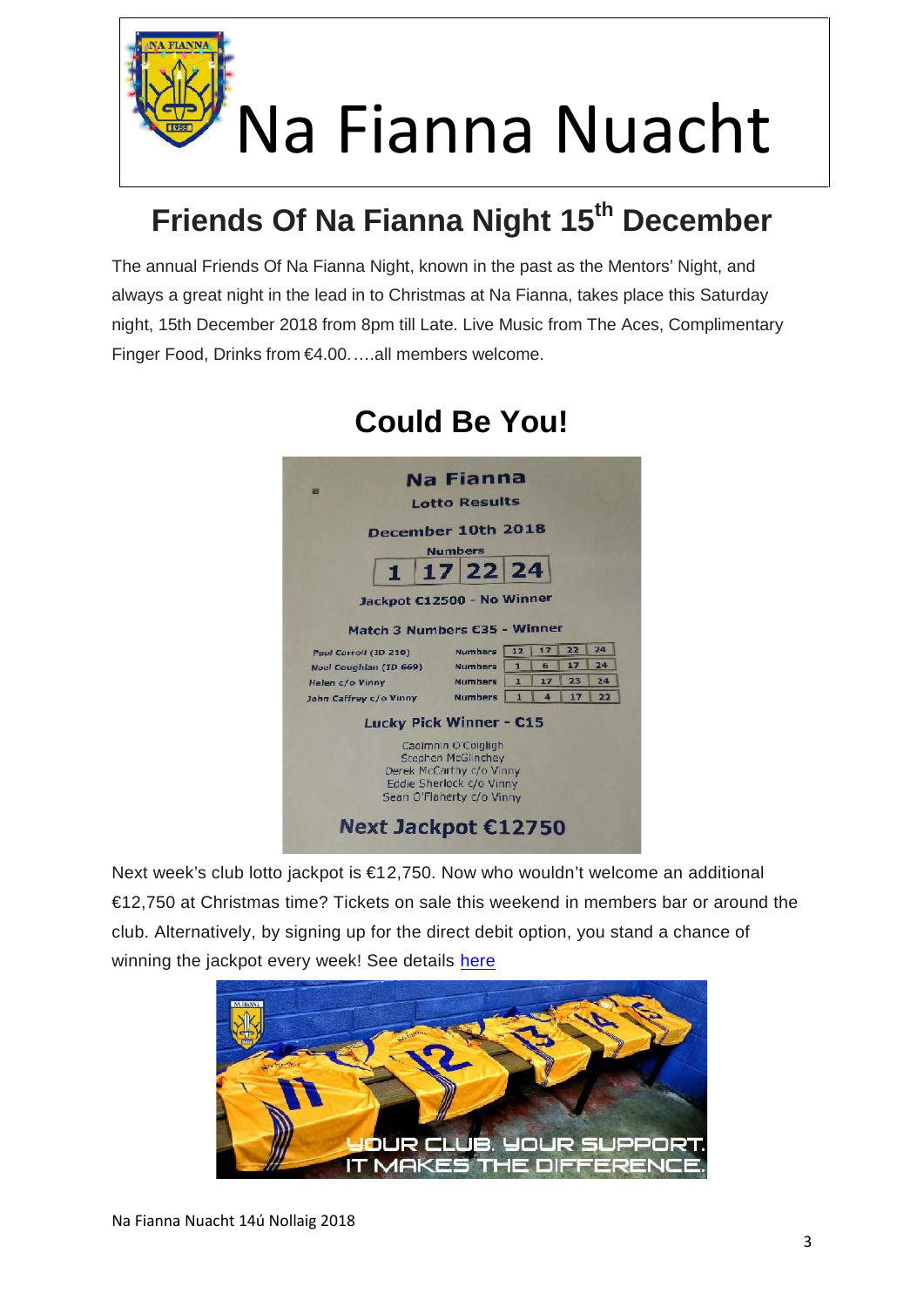

### **Last Sunday's Fun Day**



Thanks to all who made it to Club for last Sunday's Fun Day. A huge crowd turned up and were joined by some of our Dublin stars and a host of trophies. Well done to the organisers on a great day.

### **Annual Coaching Forum**

Our Coaching Development Group is well ahead with their preparations for January's Juvenile Coaching Forum. It will be held in the club on Saturday 19<sup>th</sup> January and the keynote speaker will be Dr Niall Moyna. Further details to follow.

### **Na Fianna Club Mass**

Annual Na Fianna Mass will take place Sunday 13th January in the Club at 4pm to remember deceased members, everybody welcome.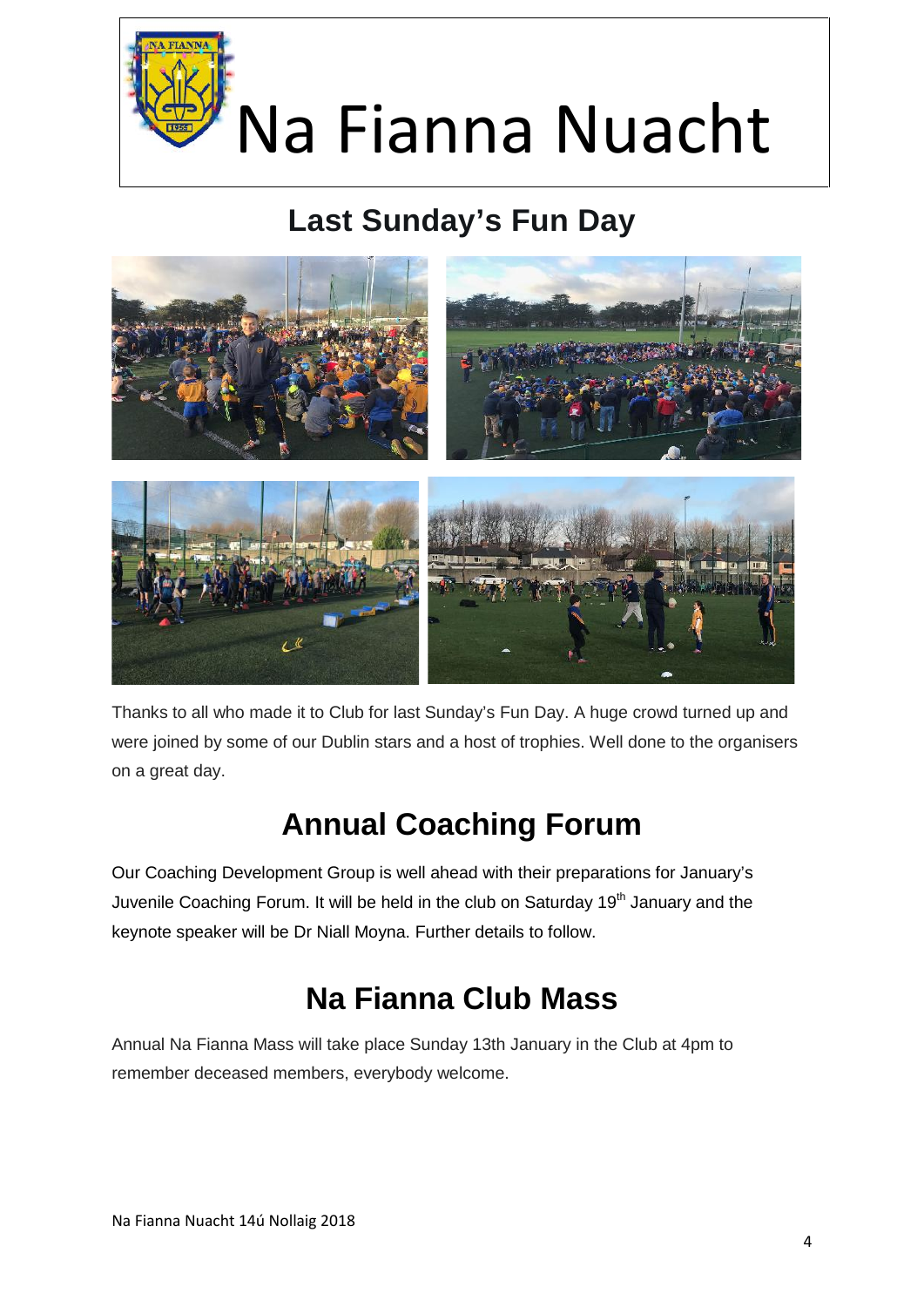

### **Player Of The Year Award For Eve**



Congrats again to Dublin Bus/Herald Camogie Player of the Year 2018 Eve O'Brien who was presented with her award at this afternoon's Dub Stars awards ceremony.

### **SUPPORT YOUR LOCAL CLUB** Opportunity for your GAA Club to raise up to €20,000



The GAA National Club Draw, an opportunity for all clubs to raise up to €20,000 has come around again. Na Fianna has done very well from the draw over the last few years thanks to the generosity of Club members and the hard work and dedication of people like former Cathaoirleach Colum Cronin who took on the administration of the draw within the Club.

In 2017, Na Fianna was the highest selling club in Leinster and the previous year, 2016, in addition to achieving the highest sales in Leinster, we also had the second highest ticket sales figure in the country. Over the past four years, Na Fianna has raised, between ticket sales and prize money, the impressive sum of €60,000. The hope is that the Club can replicate its success of the last years in selling the majority of the 2,000 tickets available to it.

Tickets for the Draw are sold nationally, cost a tenner each and are on sale in the Club.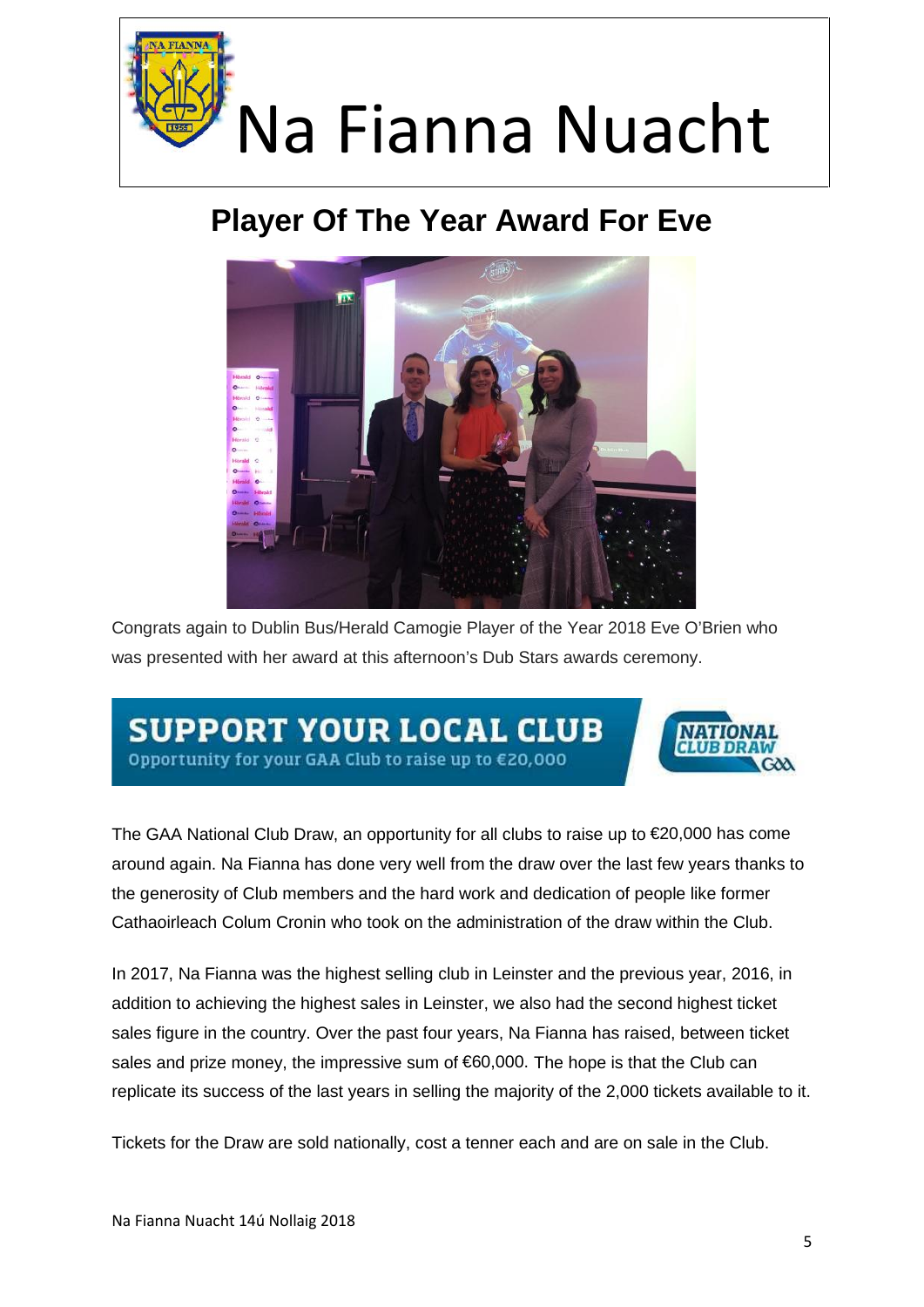

The Christmas activities are in full swing with carols being sung, twinkling lights in every window and presents wrapped under the tree. For those of you firmly in the *'it isn't Christmas without a real Christmas tree*' then the Na Fianna Christmas tree collection volunteers are here to help make the experience even easier!

Discover the ease and delight of getting your Christmas tree to the recycling centre by just moving it to your front garden. If you availed of our service last year you will know the joy of no longer finding pine needles in your car in March!

The Na Fianna tree collection volunteers have organised 2 collection dates on Saturdays  $5^{\rm th}$ & 12th January 2019 to have your Christmas tree **collected and recycled for just €10!**

It couldn't be easier to arrange with our club online registration and payment option http://www.clgnafianna.com/christmas-tree-2019/ or do it now by texting your name, address and preferred collection date to **086-4039035,** payment can be made on the morning of collection. Remember, please have your tree out by 8.30am for our volunteer collectors.

Looking for that unexpected novel gift idea then why not sign up your family member to have their tree collected (remember to tell them what date to have the tree out in their front garden!).

We collect Christmas trees from the Dublin 7, 9 and 11 areas and parts of Dublin 3 close to Drumcondra. Registration open until 9pm on Friday 4<sup>th</sup> January.

The Christmas tree collection service is a fundraising activity and all proceeds go to Na Fianna GAA club. If you would like to help as a volunteer collector on either of the collection days contact the committee on 087-9092732 – especially if you have a truck, van or trailer to help with the collections!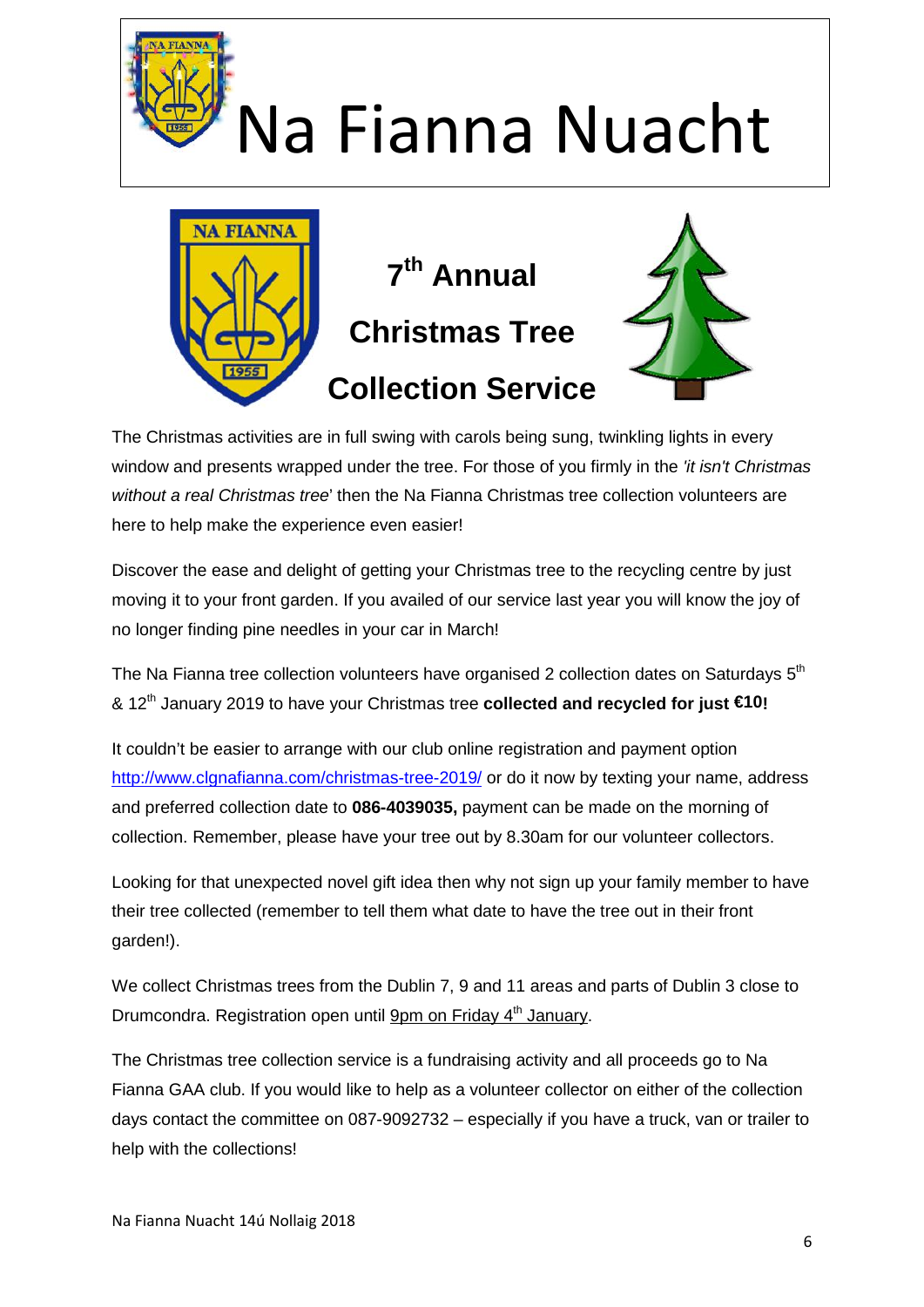### **Na Fianna's Monday Night Walkers**



When Sarah Quinn and Stephen Fitzgerald organised last January's highly successful Operation Transformation in the club, little did they realise at the time what they had started. Every Monday night since then, a committed gang of lady walkers have continued to meet in the cub and walk various 1 hour routes. Distances covered within the hour have increased and overall fitness has improved in an enjoyable atmosphere where the only requisite is the ability to walk and talk. After last Monday night's walk, the group reflected on their achievement and celebrated with some of Deirdre Tierney's world famous coffee cake.

**Child Vision Garden Centre** Order Your Christmas Wreaths Table Centrepieces now



Clsa Cugilable: Window Boxes, Containers, Winter Hanging Baskets Shrubs and Plants. Refill service for containers and baskets.



Open 7 days, 10am - 4pm. All profits go to ChildVision Fundraising. ChildVision, Grace Park Road, Drumcondra, Dublin 9. Tel: 01 8373635 Email:info@childvision.ie www.childvision.ie

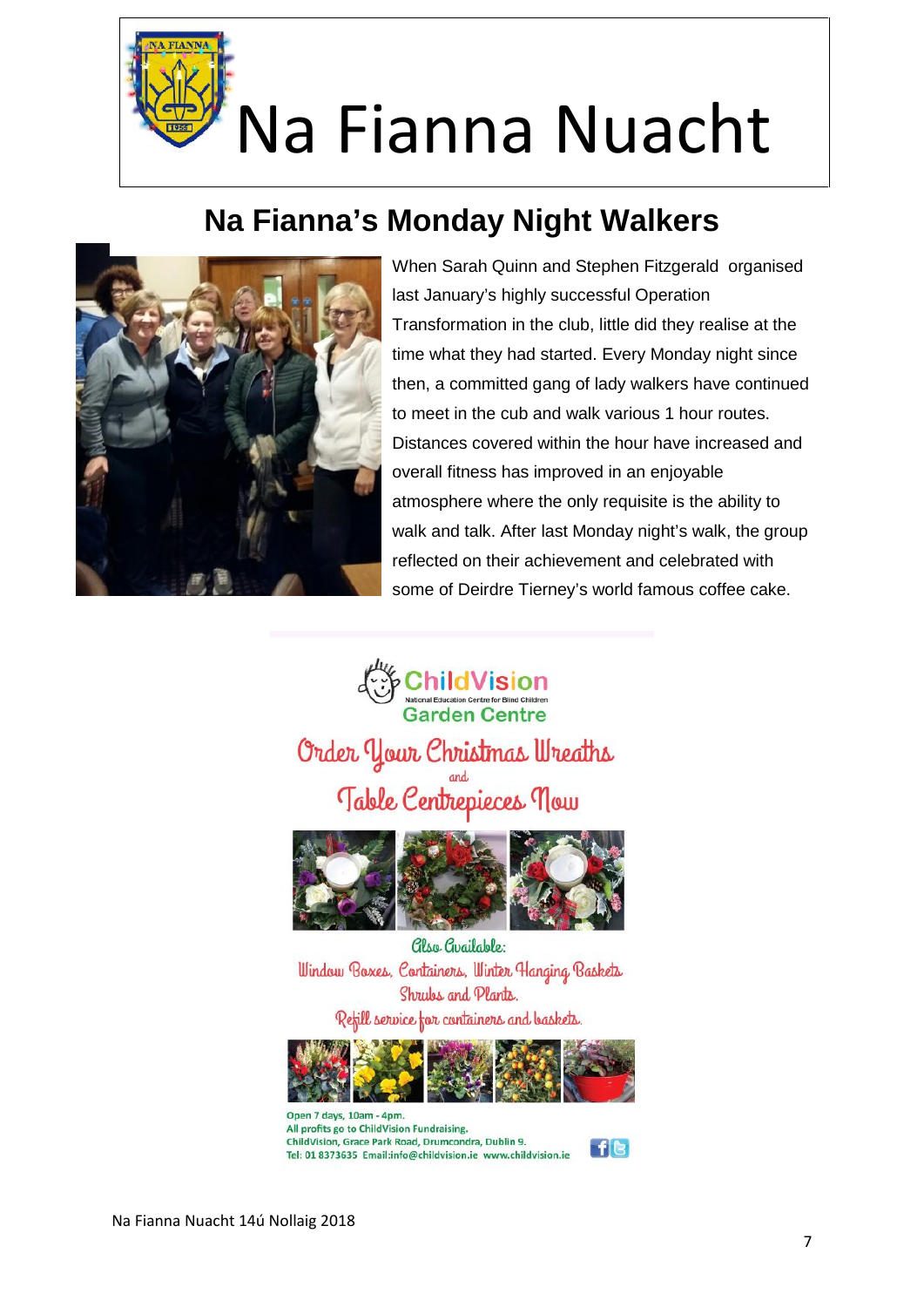

## **Sean Cox Fundraiser**

Dublin and Meath will play a challenge match next Sunday to help raise funds for Dunboyne man Sean Cox, who suffered devastating injuries in an attack outside Anfield last April.

Jim Gavin's All-Ireland champions will travel to Pairc Tailteann in Navan to face the Royal County this Sunday 16th December, throwing in at 1.30pm.. It's the latest in a series of initiatives to offer support to the Cox family.

Sean Cox is a member of the St Peter's Dunboyne GAA club - Liverpool hung the team's jersey in their dressing room ahead of the premier League game against Stoke - and there's been an enormous outpouring of goodwill since the attack. Cox sustained serious head injuries in an incident before Liverpool's 5-2 victory against Rome at the Merseyside ground.

Ticket Information Adults: €20, Juveniles: €5 - Tickets for this game are available online at http://dublingaa.tickets.ie/ and Centra and Supervalu stores.

### **Christmas at Na Fianna**

The Club bar will be closed on Christmas Eve and Christmas Day and the Club will be locked down from closing of bar on Sunday night 23<sup>rd</sup> December. Bar will re-open on St Stephens Day at 6pm. Bar opening hours for rest of week as follows: Thursday 27<sup>th</sup> 7pm, Friday 28th



7pm, Saturday 29th 6pm, Sunday 30th 6pm, New Year's Eve 6pm. The Club office will close until 2<sup>nd</sup> January.

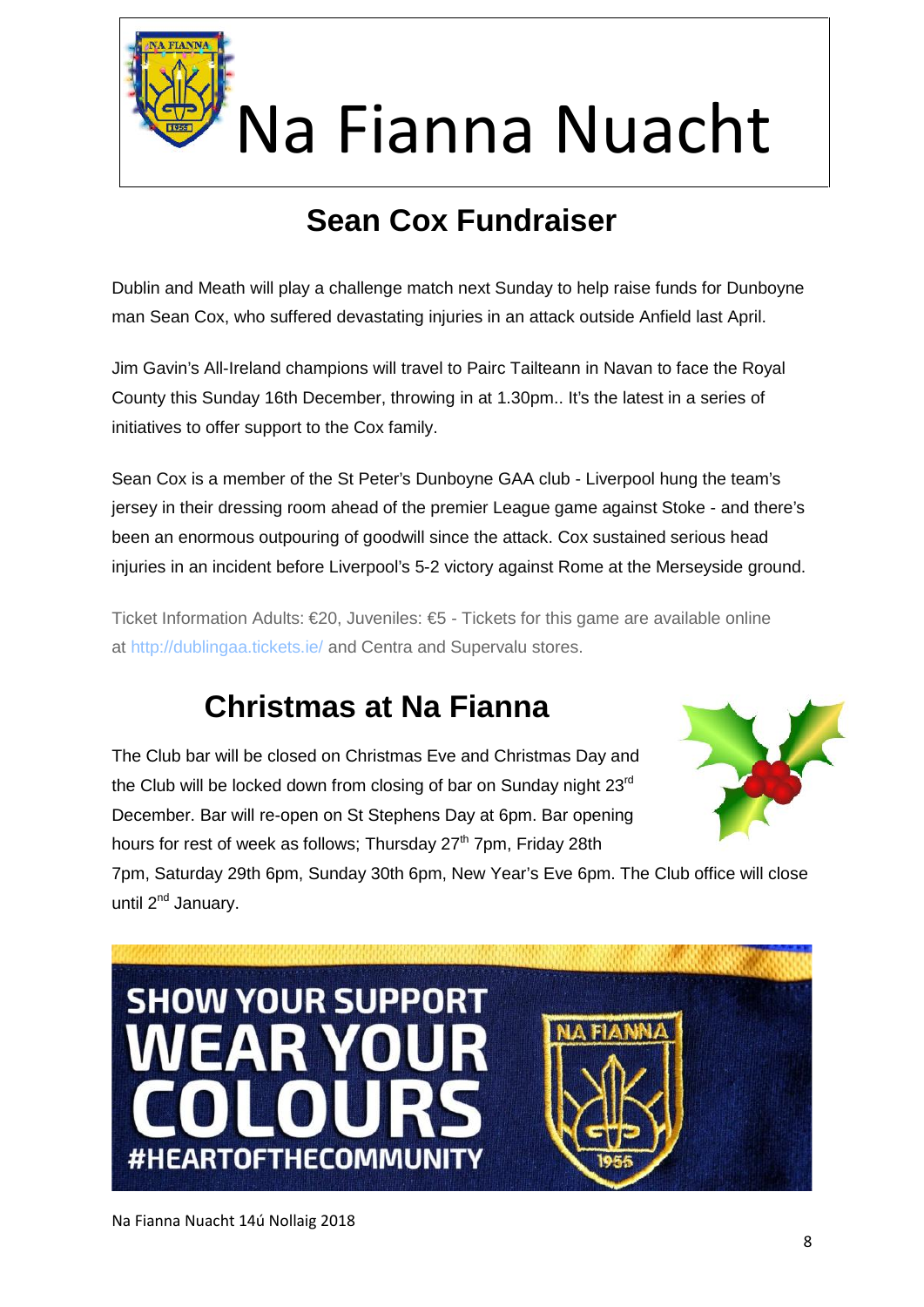

### **Members' Subscriptions Due**

Membership subscriptions for 2018/2019 are now due and can be paid in a number of ways. Subs can also be paid online here: http://www.clgnafianna.com/membership/ or in the club office Monday to Friday 9.30am to 1pm.

### **Comhbhrón**

Sincere sympathies of the Club are offered to the Murphy family on the passing of Mrs Mary Murphy, Mother of former Junior Hurler & recent Minor Hurling Mentor Joe, Mother in law of Ann and Grandmother of Seán (Senior Hurler) and Micheál (recent Minor Hurling & Football).

Funeral arrangements as follows; Reposing at Browne's Funeral Home, Enniscorthy tomorrow, Saturday, from 3pm to 7pm and on Sunday from 12 noon until 3pm and again from 6-8pm. Removal from Browne's Funeral Home on Monday morning at 11.30am to St. Aidan's Cathedral arriving for Funeral Mass at 12 noon. Burial afterwards in Enniscorthy Cemetery. Family flowers only please. Donations if desired to Friends of St. John's Hospital, Ivy Ward.

Sincere sympathies of the Club are offered to the extended Deignan family on the passing of Fr. Alfred Deignan S.J., Jesuit Priest and Brother of founder members Ernie, Brendan and George Deignan, Uncle of Kathryn Deignan (Nolan), Aisling Deignan, Loyola Deignan, the late Ger Deignan, Granduncle to Niall, Mark, Julieanne and Jonny Cooper, Heather Gough, Anna and Mikey McLoughlin, Aoife, Eimear and Mark Nolan.

Funeral arrangements as follows; Funeral mass 22nd December in St. Ignatius Chapel Wah Yan College, Kowloon, Hong Kong followed by burial in St. Michael's Cemetery, Happy Valley, Hong Kong.

Ar dheis Dé go raibh a n-anamnacha.